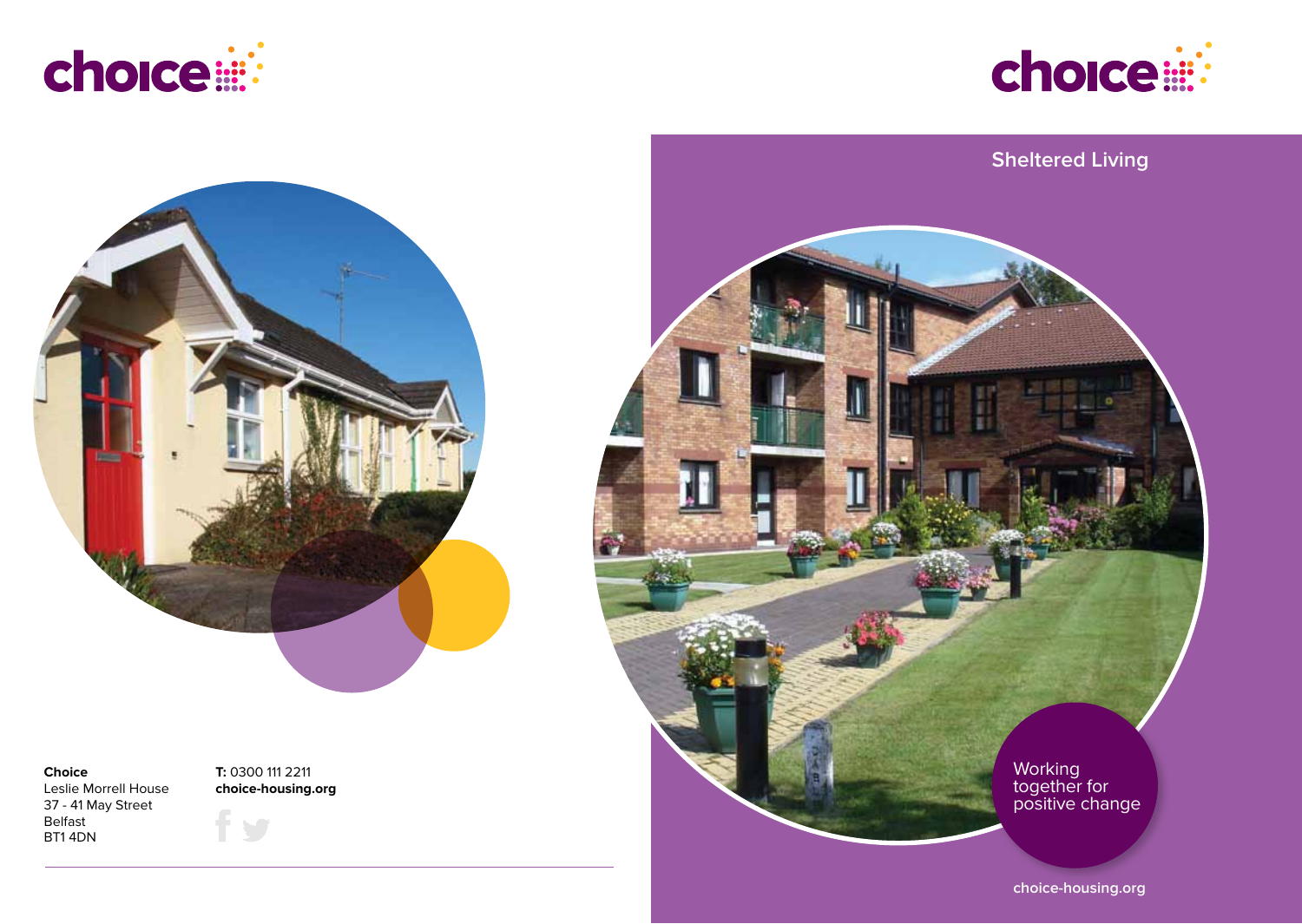# **CHOICE** SHELTERED LIVING **SCHEMES**

**Choice is a leading provider of quality sheltered living schemes across Northern Ireland.**

Sheltered living is designed specifically for older people (generally over 60 years but in some schemes applicants over 55 years can be considered). It enables tenants to live independently and privately in their own home within a safe and supportive environment. Sheltered living is the ideal solution to many of the problems experienced by people in later years such as difficulties managing and maintaining a large property and garden, loneliness, fear or isolation.

A Scheme Co-ordinator is on duty from Monday to Friday to manage the scheme, maintain regular contact with tenants and assist them to access other forms of support if required. When the Scheme Co-ordinator is off duty each scheme is linked to an Emergency Call centre to ensure help is available 24 hours a day to deal with any emergencies.

Most sheltered schemes offer the following services and facilities:

- Self contained accommodation (apartment or bungalow)
- • Central heating
- Scheme Co-ordinator on site
- • 24 hour emergency call support
- Communal rooms for social use
- • Laundry facilities
- Guest room for friends or relatives
- Landscaped gardens

Tenants have the privacy of their own home (free to come and go and have visitors) with support on hand and the opportunity for company and social activities if they choose.

# **CHOICE** SHELTERED LIVING **SCHEMES** By Council Area



choice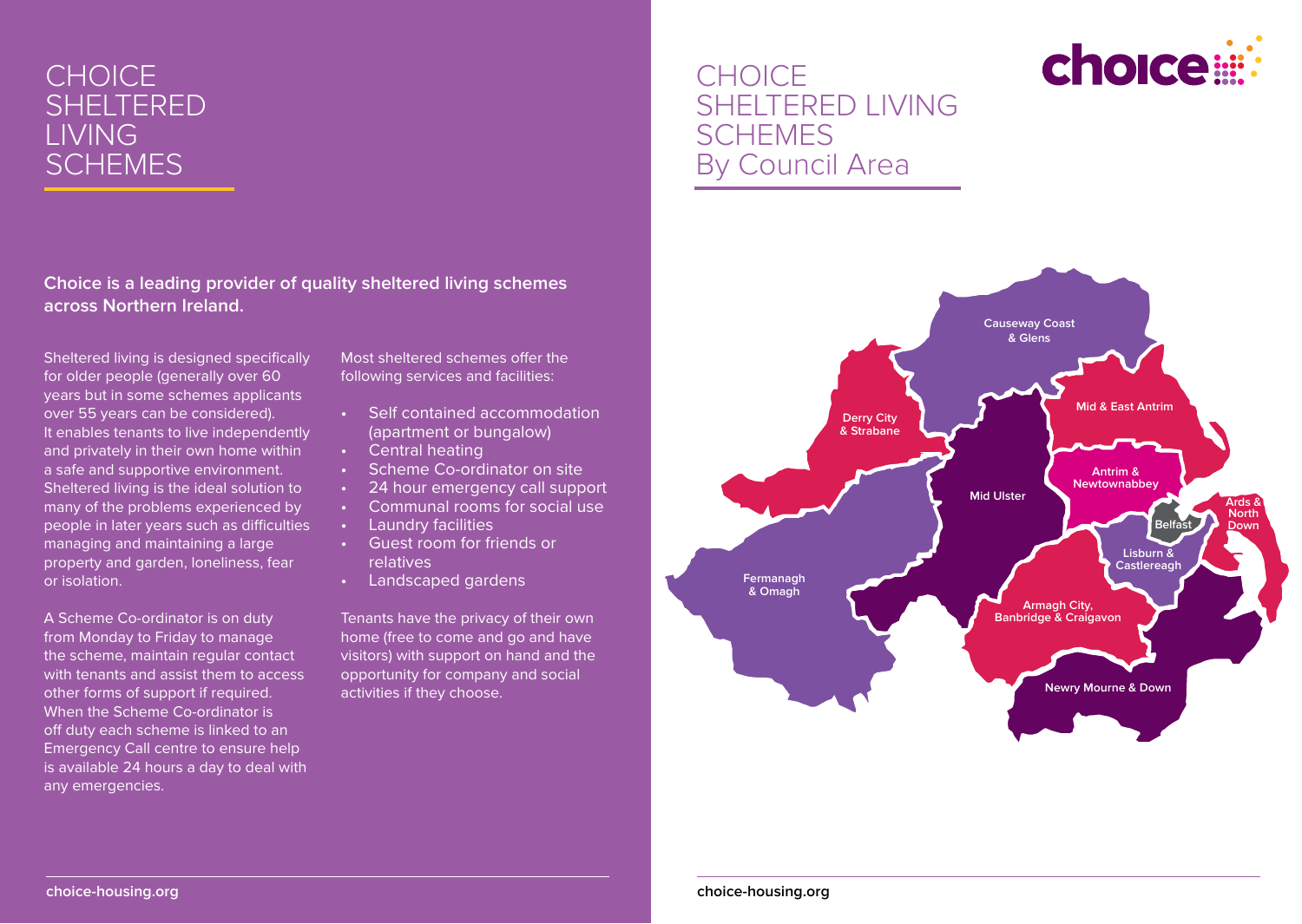If you would like more information about any Choice schemes, or wish to visit a scheme to see what sheltered living has to offer, or if you need any advice or assistance to apply please contact our Services Centre on: **0300 111 2211 enquiries@choice-housing.org**

## **Weekly charges:**

The weekly charge includes rent, rates, support and service charges, and also a heating charge in those schemes with communal central heating.

Rent, rates and service charges are all eligible for assistance through Housing Benefit. The Housing Executive will assess entitlement to Housing Benefit. If you receive any amount of Housing Benefit, however small, you will also be entitled to Supporting People funding to cover the weekly support charge.

If you are entitled to Income Support you will receive help to pay all charges except personal heating.

Choice staff will be happy to help and advise you on how to apply for Housing Benefit.



**How To Apply:**

If you are interested in applying for sheltered living you will need to register with the Housing Executive by completing a housing application and state which scheme or area you are interested in.

If you are already a tenant of the Housing Executive or a Housing Association you will need to complete a transfer application form and return it to your landlord. If you are a current Choice tenant and you wish to apply for a housing transfer please contact your Housing Officer.

The Housing Executive will arrange for an officer to visit you to assess your housing need and award the appropriate level of points. Your name will then be placed on the waiting list for the scheme/area of your choice and you will be contacted if a suitable vacancy becomes available.

Application forms can be obtained from any Housing Executive office or Housing Association.

**Belfast City Council** Ashley Lodge Ballydown Court Bearnagh Glen Benmore Court Benraw Green Blacks Court/Mews Bleach Green Court Cabinhill Court Clonard House Ellis Court Elm Court Elmgrove Manor Fitzroy Court Glenluce Green/ Glendhu Park Harris Crescent/ Sunnymeade Park Hazelbank Court Lime Court Medway Court Mill Court Pembroke Lodge Strand Court Tamar Court **The Belgravia** The Milewater The Silvergrove

**Ards & North Down** Central Avenue Inverbeg House **Armagh City, Banbridge & Criagavon** Hill Court Millmount House

> Stevenson **Court**

**Antrim & Newtownabbey**

Rathkyle

**Mid & East Antrim** Castlerocklands Knockagh Court McNeill Court Pound Green **Court** 

Victoria Court

The Beeches The Oaks

Orchard Court Stewart Crescent Tughan Court

## **Lisburn & Castlereagh**

Belle Bashford Court Edgar Boyd Court Galway Court Lillie Court Old Manor House St. Elizabeth's Court

#### **Newry, Mourne & Down**

Aughrim Court **Craignagore** St. Bronagh's The Rowans

choice:

**Causeway Coast & Glens** Rothesay Court Shiels Court

**Mid Ulster** Sperrin Court

#### **Fermanagh & Omagh**

Carn Court Clachan Court Drumkeen Court Lowtherstown **Court** Westbridge House

#### **Derry City & Strabane**

Donal Casey Court Jack Allen Court Lisnamon Court Lisnavar Court Nora Frazer Court The Metropole

Towerview